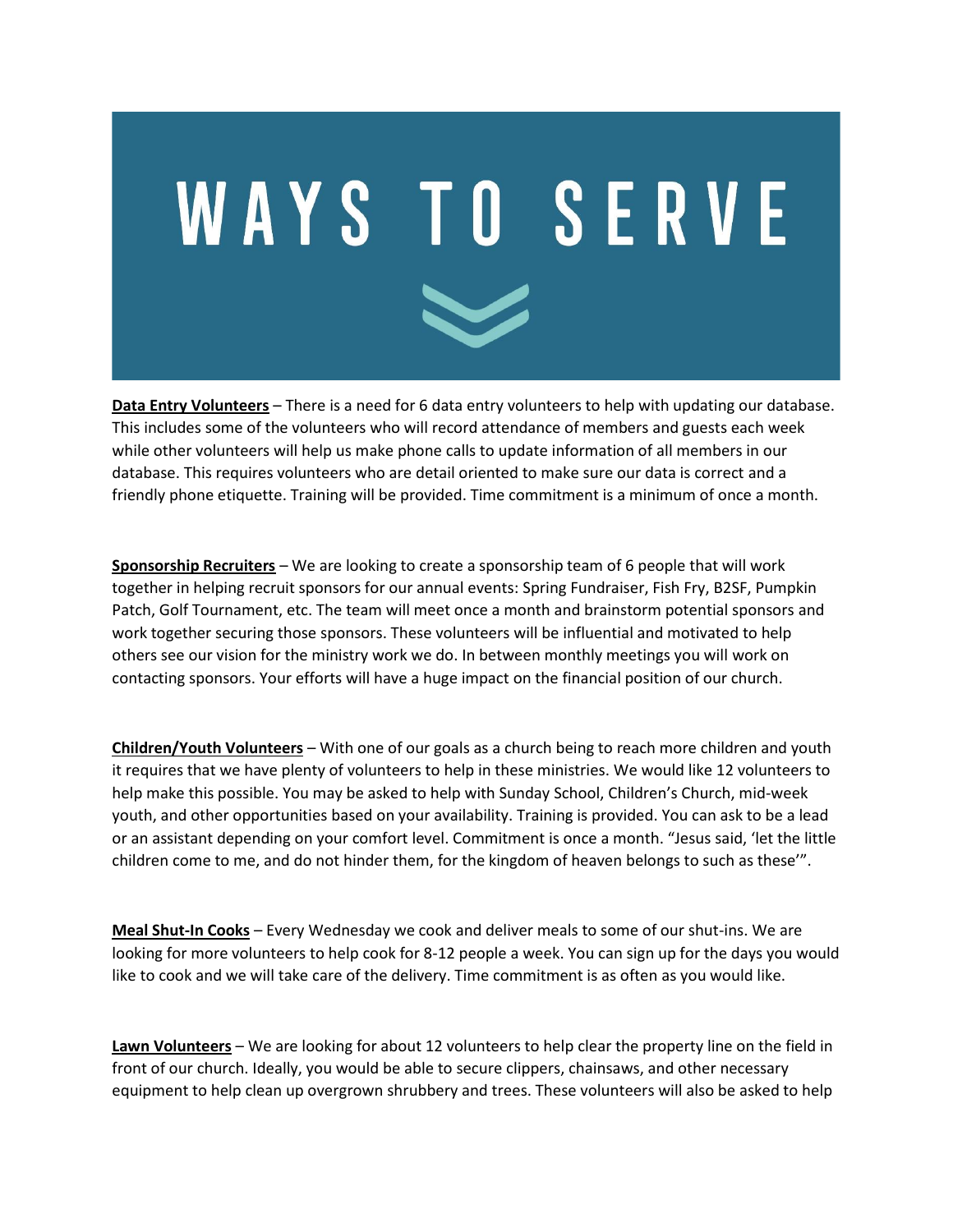clean out and repatch out gaga pit as well as some routine maintenance in our courtyard. Time commitment is a few hours as you can spare.



**Musicians** – As we focus on our mission of making disciples we realize that a large number of people are moved to become followers of Christ through music. We need your music gift to help us grow our praise band and choir. If you play an instrument or enjoy singing praises to God then we would like your help. No need to be nervous about being in front of others as our focus is that we only sing for an audience of one…Jesus Christ. Start off by coming to a rehearsal and just practicing. You don't need to get on stage on Sunday until you're ready. Time commitment is as often as you would like. Let's worship together!

**Communion Setup Team** – We share in the sacrament of Holy Communion the first Sunday of every month and again on special occasions. This team sets up the communion elements for worship and then properly disposes of them after service is over as well as helps buy the elements (with church money). We will provide the training on what to do. Our goal is to find 2 volunteers to be a part of rotational schedule.

**Worship Prayer Partners** – Wanting to make sure that we are ready to meet the needs of anyone in worship we are looking for 20 volunteers to help us launch this new team. While there are no rules to how one prays, we will offer training on what things you might expect to be asked to pray about. Our hope is that over the course of the year that people will be asking you to help them accept Jesus Christ as their Savior. Time commitment is once a month.

**Spring Cleaning Volunteers** – We are looking for 12 volunteers to be a part of a "deep-cleaning" effort on our campus. Our plan is to go one room at a time and declutter and clean everything. We expect to be getting rid of things that haven't moved in years and reorganizing to maximize our efficiency and storage. These volunteers can work based on their availability and will receive step by step guidance of what is needed in each room. Time commitment would be at least a few hours a month.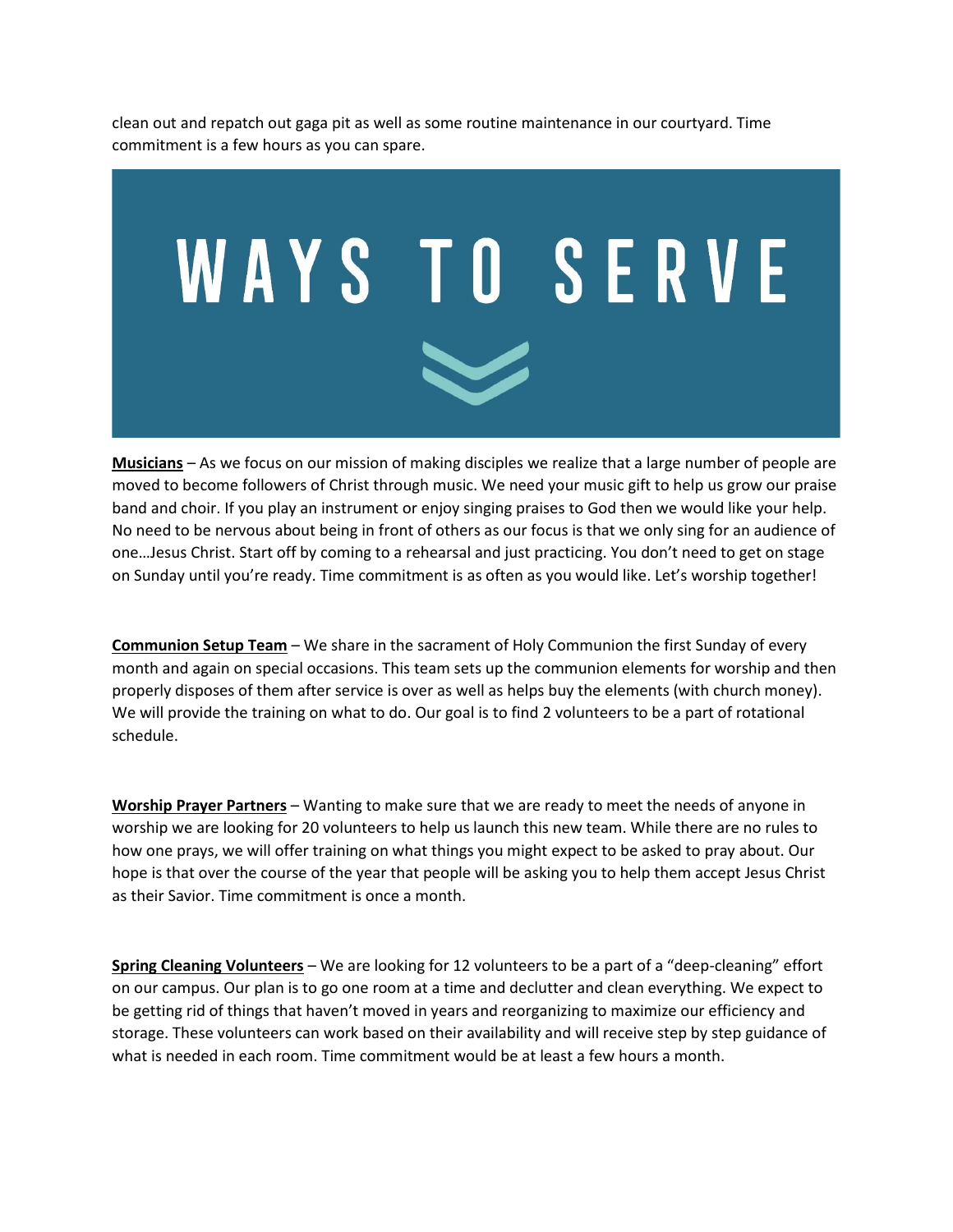**Greeting Card Ministry Volunteers** – We are looking for about 4 volunteers to help start a greeting card ministry. These individuals will use church bought cards to send to members and visitors for things like: birthdays, get well soon, condolences, thank you and other things. You will write a note and sign your name and mail them accordingly (using our postage account of course).



**Sound Volunteers** – We need 12 volunteers to be trained on how to use the sound boards in our worship spaces. You will be shown how to use the preset levels and how to make minor adjustments to sound. The training is simple and easy to follow and you will not run the sound board by yourself until you feel comfortable with it. Without these volunteers we are unable to have sound in worship. Time commitment is one set a month (a set = 1 rehearsal and 1 worship service).

**Camera Operators** – This spring we will start livestreaming our 9:30 worship service and are in need of 10 volunteers to be trained on how to operate the new cameras. This is an exciting opportunity for our church but requires your help for us broadcast worship and make disciples of Jesus Christ. Time commitment is one worship service a month.

**Media Volunteers** – Have you ever noticed in worship how the songs are projected on the screens? This is possible because of media volunteers who sit with the iPad and advance the slides. It's as easy as pushing a button. A manuscript is provided for you to follow along during service and know when to push that button. We need 6 volunteers to be trained on how to do this so that we have no interruptions in service. Time commitment is one set (a set  $-1$  rehearsal and 1 worship service).

**Setup/Teardown Volunteers** – We are looking for 8 volunteers to join this team. You may be asked to setup for Sunday, a funeral, wedding, community event, or a random meeting. Volunteer according to your availability. This may be something you want to consider doing as a family. Time commitment is about once every 4-6 weeks.